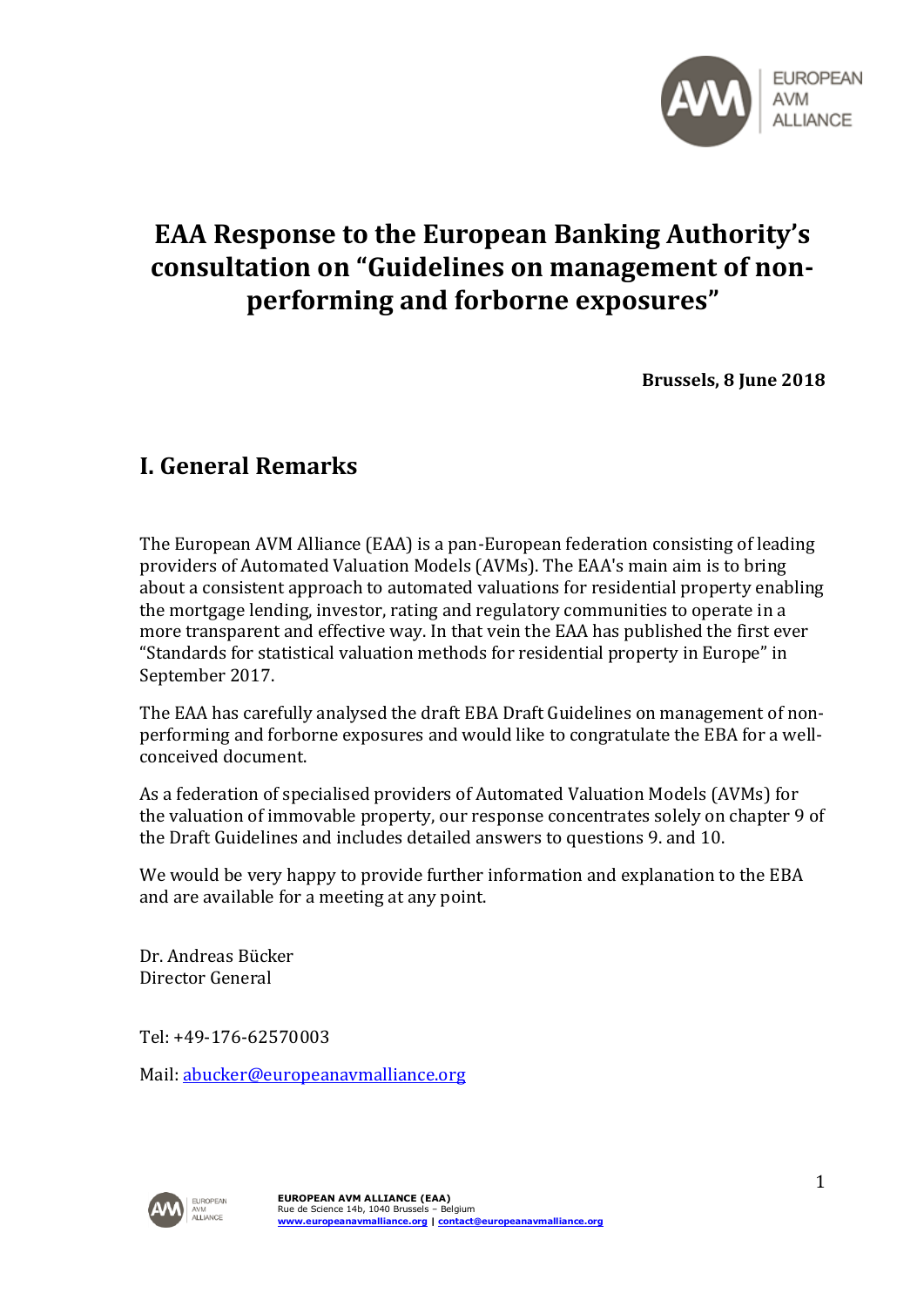

## **II. Clarification on Collateral Valuation Methods for Immovable Property**

Careful analysis of the proposed text for chapter 9 has led the EAA to the conclusion that there are a number of terms and definitions with regard to different valuation solutions for the collateral of NPEs which lack clarity and appropriate distinctions and in some instances are even misleading. In the EAA's opinion these need further clarification.

In particular clarifications are necessary regarding:

- the currently implied and technically misleading sub summation of "other automated processes" under the category of "indexed valuations" in the Draft Guidelines (paragraphs (204) and (205))
- the current lack of clarity and potentially misleading use of the terms "property specific" and "individual valuations" in the Draft Guidelines (paragraphs (203) – (205)
- the resulting potential exclusion of high-quality statistical methods, namely Comparables-Based AVMs, as an additional possible tool for "property specific" or "individual valuations" in the Draft Guidelines
- the arbitrary figure of 300,000 EUR as a threshold for allowing the use of indices and other automated processes for revaluation in the Draft Guidelines

In order to achieve greater clarity in these areas, it is necessary as a first step to briefly lay out explicitly the three different fundamental types of property valuations. Since the Draft Guidelines contain the criterion of "individual valuations" (9.1.3) – a point which will be addressed separately in greater detail by the EAA in this response – the three valuation types and their respective subcategories are also distinguished by whether or not they fulfil that criterion. In addition, as the EAA is advocating the clear inferiority of the third type of property valuations set out here but is not advocating the equivalence of the first two, the key criterion that can distinguish them, i.e. the ability to enter a property to check its condition, is also captured.

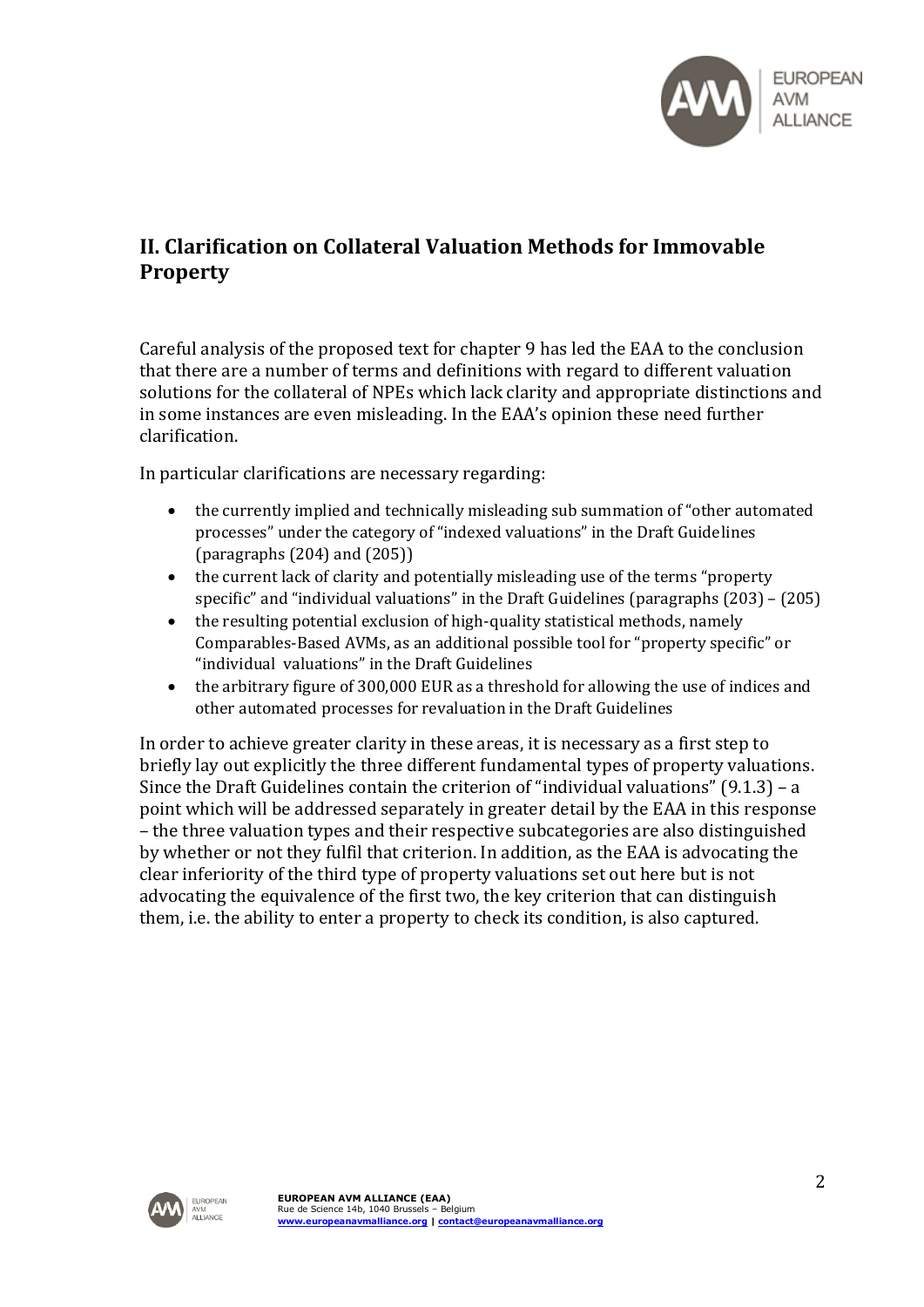

| <b>Valuation types</b>                              | <b>Individual Valuations</b>       |                                   | Non-property-specific       |
|-----------------------------------------------------|------------------------------------|-----------------------------------|-----------------------------|
|                                                     | <b>Internal</b>                    | <b>Not internal</b>               | <b>Valuations</b>           |
| <b>Appraiser valuations</b>                         | <b>Full internal</b><br>appraisals | Drive-bys and<br>Desktops         | <b>Beacon valuations</b>    |
| <b>AVMs</b>                                         | <b>No</b>                          | Comparables-<br><b>Based AVMs</b> | Other models, e.g. hedonics |
| Indexed valuations and other<br>automated processes | <b>No</b>                          |                                   | Yes                         |

### **A. Appraiser valuations**

Valuations undertaken by a qualified appraiser

**A.1 Full internal appraisal:** "individual" / property-specific valuation produced following the full internal (!) physical inspection of a property (hence checking its condition) and based on the selection of appropriate comparables.

**A.2 Drive By:** "individual" / property-specific valuation produced after only viewing the exterior of a property.

**A.3 Desktop:** "individual" / property-specific valuation produced without visiting the property.

**A.4 Beacon valuation:** non-property-specific valuation produced by applying the principle that large groups of properties of similar age, type or other, may be valued by valuing just one "beacon", e.g. the most frequently occurring type of dwelling within the group, and assuming it is representative of the value of every other property as well.

#### **B. AVM Valuations**

Valuations undertaken by an Automated Valuation Model (AVM), a system that provides an estimate of value of a specified property at a specified date, using mathematical modelling techniques in an automated manner

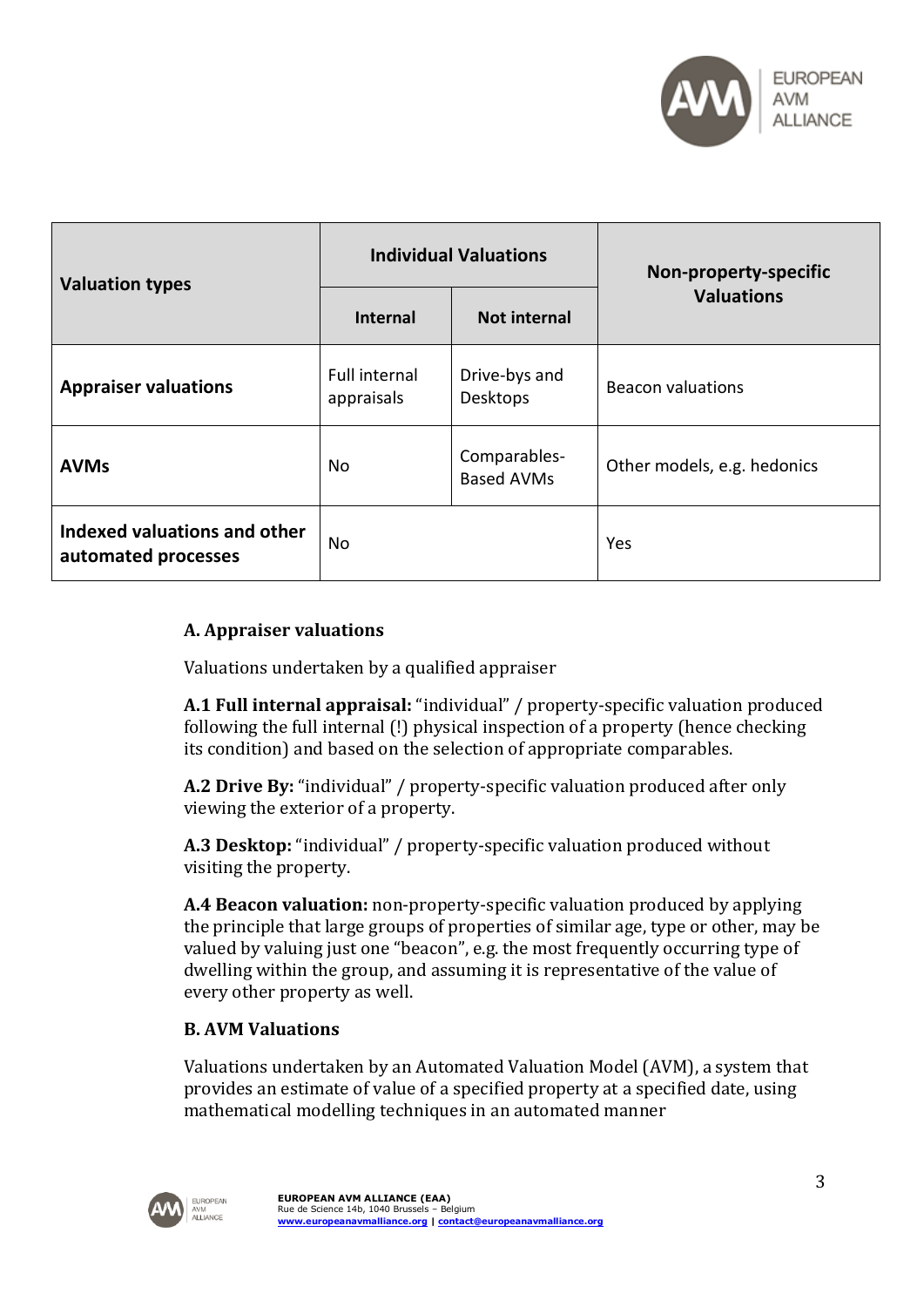

**B.1 Comparables-Based AVM:** "individual" / property-specific valuation produced by a sophisticated model that selects a bespoke set of appropriate comparables for each individual property being valued, similar to "individual" appraisers' valuations (see above).

**B.2 Other models (e.g. hedonics):** Generic statistical valuation produced using mathematical modelling techniques in an automated manner, but treating entire segments of properties in the same manner, e.g. applying generic localised area parameters, hence not (!) property-specific.

#### **C. Indexed valuations**

Valuations produced by a simple computation that applies a House Price Index to a previous property value in order to update it to a subsequent point in time.

One of the central points of this overview at this stage is to emphasise that Comparables-Based AVMs provide "individual valuations" using sophisticated modelling techniques that select a bespoke set of appropriate comparables for each individual property being valued. This selection of bespoke comparables is the same approach as taken in appraiser valuations.

All further clarifications proposed by the EAA in its response are based on the distinction between these valuation types and will be referred to at several places.

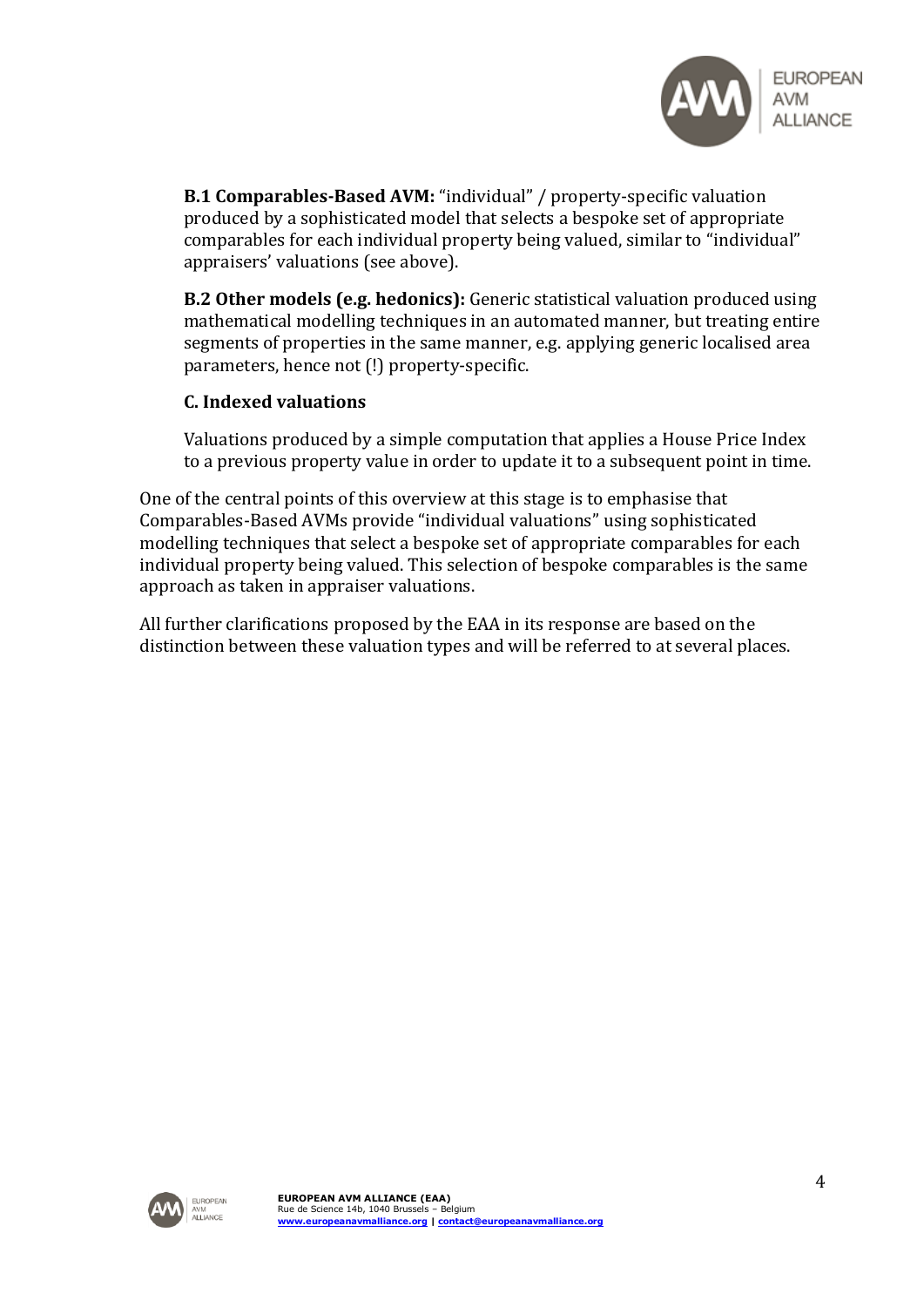

## **III. EAA Response**

## **Question 9 – Do you have any significant objection against the proposed threshold for property-specific valuation (EUR 300,000)?**

The EAA understands that the threshold is introduced to exclude those valuations for non-performing exposures of more than 300,000 EUR in gross value, **which are purely derived from using an index**. In fact, the EAA would recommend excluding **pure indexed valuations** also for NPEs of less than 300,000 EUR.

The reason is that there are indisputable and demonstrable disadvantages in a purely indexed valuation, one of which is that **it is not property-specific** (see also II. above).

In addition, a threshold of 300,000 EUR cannot be applied consistently throughout all jurisdictions in the EU and the EAA, since loans of less of 300,000 Euro in gross value, which are secured by immovable property collateral, may be considered high or even very high in some jurisdiction, while in other jurisdictions they may be considered to be average or even low. Therefore, the EAA would recommend to leave thresholds to be introduced at national level and allow these to be below or above the recommended value.

Beyond that banks should be given the possibility to use those valuation methods that provide the best-suited approach to each valuation case. Thus rather than introducing an arbitrary threshold, the Draft Guidelines should allow the use of property-specific valuation methods, including automated processes that provide property-specific valuations, such as e.g. Comparables-Based AVMs, in jurisdiction where these are available and have been widely used for that purpose, independent of the gross value of the NPE.

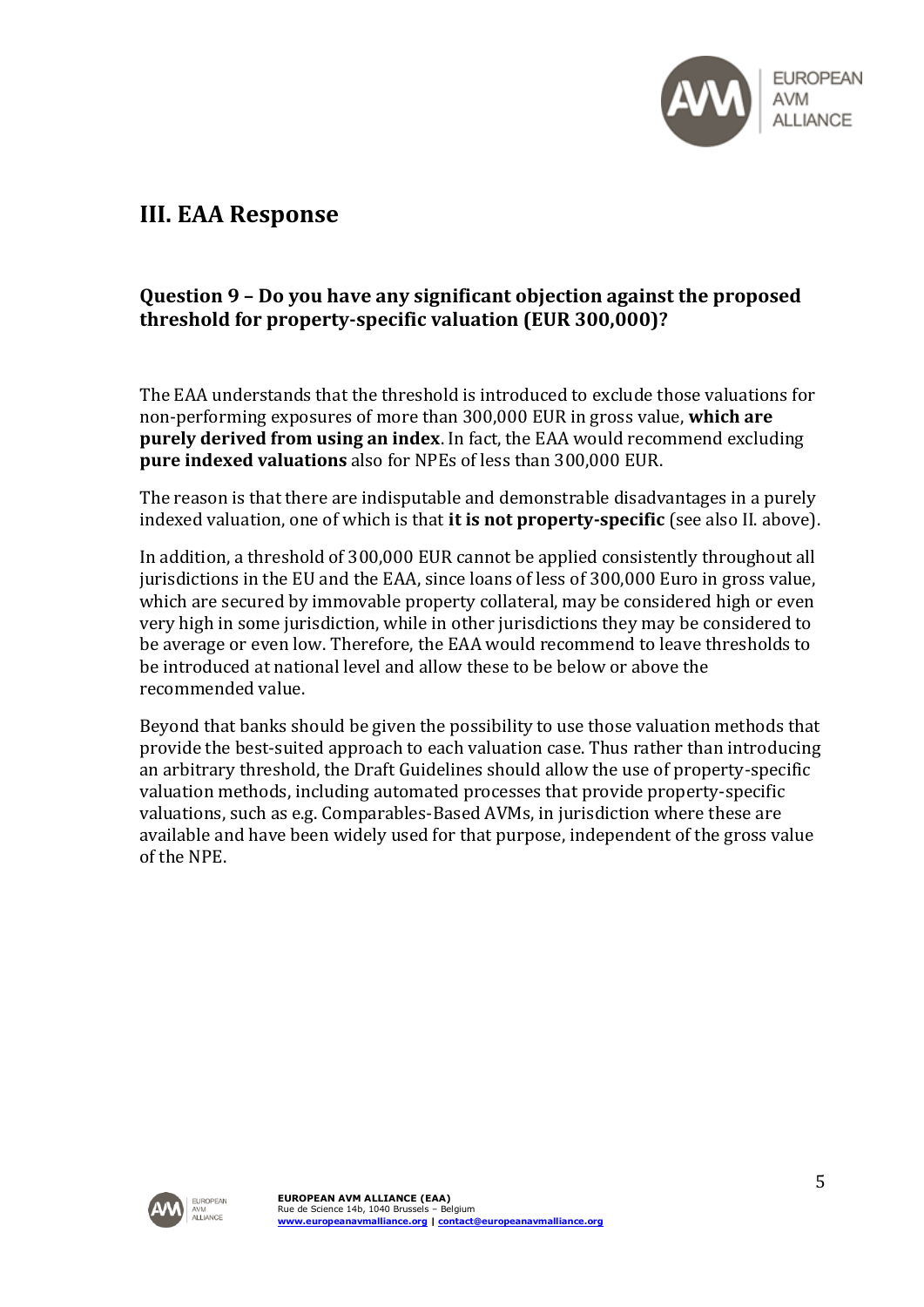

## **Question 10: Do the requirements for valuation of movable property collateral capture all relevant aspects?**

The EAA is aware – as the EBA has confirmed during the public hearing on the Draft Guidelines on 25 April 2018 – that the provisions in chapter 9.3.1 and in particular in paragraphs (204) and (205) are primarily aimed at reducing the use of indices as a valuation method because of the disadvantages inherent in their use, with which the EAA fully agrees for the reasons stated below.

At the same time the EBA also confirmed that it is not the intention to hamper or even exclude the use of other statistical processes used in other automated processes for valuation that provide high-quality, property-specific valuation results, such as Comparables-Based AVMs, and have successfully been used by banks and investors for property-specific valuations in the context of NPEs in a large number of jurisdictions, including the UK, the Netherlands, Italy, Germany, Sweden and Norway.

If, however, paragraphs (204) and (205) stay the way the Draft Guidelines propose, these other automated processes may inadvertently be affected and not able to be used any longer.

The EAA would therefore ask the EBA to restrict the definition of "indexed valuations" strictly to the use of indices and not include generally all "other automated processes" in order to prevent this unintended consequence.

This would also be in line with the provisions in Article 208(3) of the CRR which specifically states that "institutions may use statistical methods to monitor the value of the immovable property and to identify immovable property that needs revaluation", and which is referred to in the Draft Guidelines as well (in paragraphs (202) and (207)).

In fact, the EBA already considers AVMs to be a valid method for revaluation of immovable property collateral in the context of a harmonised covered bond frame.<sup>1</sup>

Likewise, those automated processes that provide property-specific valuations, such as Comparables-Based AVMs, should be included in the property-specific appraisal methods, providing individual valuations under the scope of the Draft Guidelines.

<sup>&</sup>lt;sup>1</sup> EBA report on covered bonds: Recommendations on harmonisation of covered bond frameworks in the EU; EBA-Op-2016-23, p. 51 (published 20 December 2016)



<u>.</u>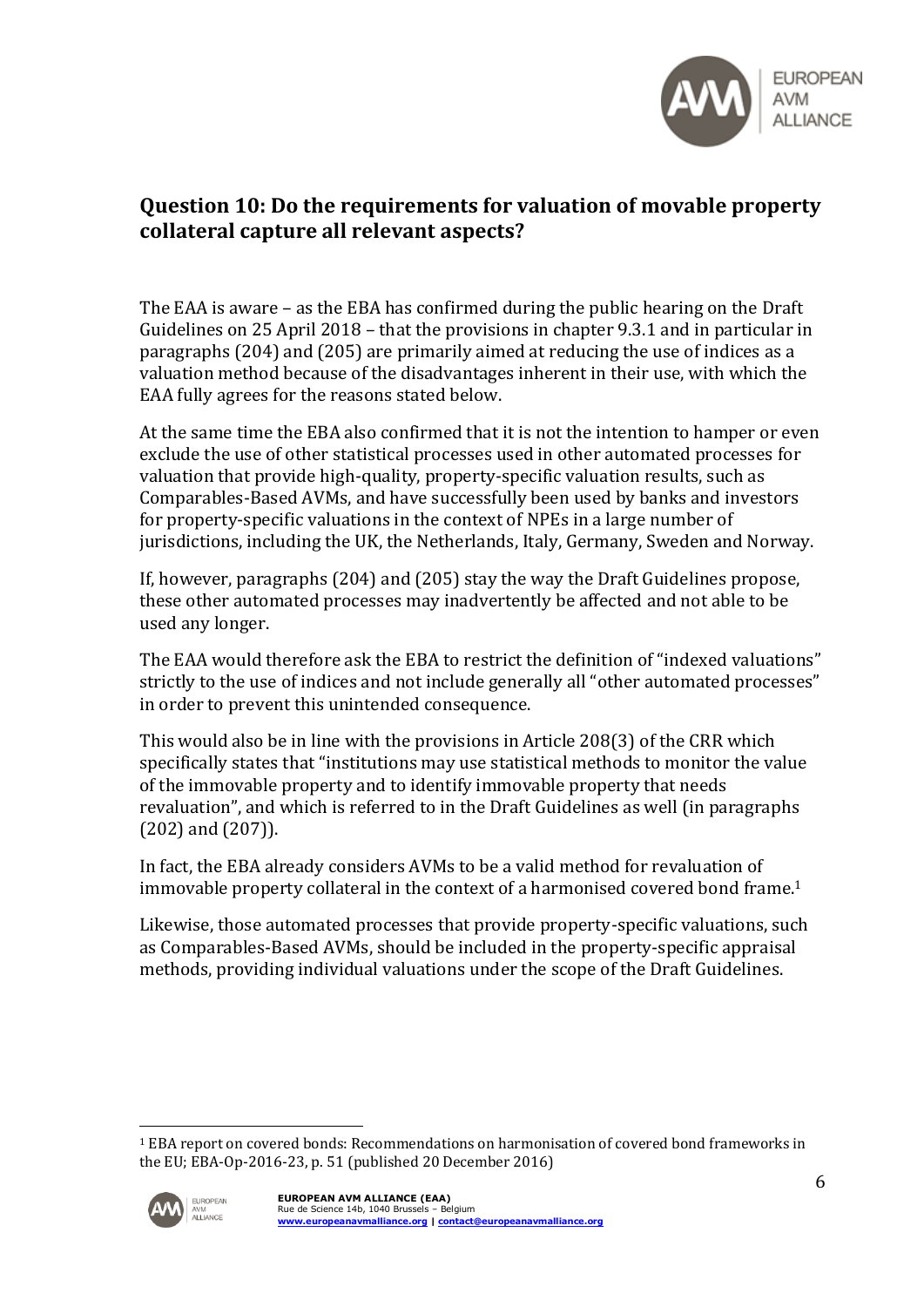

## **Paragraph (204)**

i.

The EAA fully endorses the EBA's desire to promote individual valuations wherever possible, as property-specific valuations are typically more accurate and reliable than those applying the same treatment to large groups of properties or without the actual selection of appropriate comparables.

It is however critical to recognise that new, automated valuation solutions exist in the form of AVMs that incorporate a Comparables-Based approach, whereby individual valuations can be achieved by an automated process. This solution should be allowed by the Draft Guidelines as an alternative to individual valuations by an appraiser in those jurisdictions where Comparables-Based AVMs are available.

ii.

Paragraph (204) states that "property-specific appraisals, conducted through individual valuations and revaluations, should be performed by an appraiser and the valuation should not be based on indexation or and other automated process." The use of the terms "property-specific appraisals" and "individual valuations" are put in incorrect – and unintended – juxtaposition to automated processes.

Property-specific appraisals take into account the characteristics of the property to be valued by selecting appropriate comparables. With indexation no such selection takes place. Instead indexation applies a simple calculation with pre-calculated parameters to all properties within a given group, e.g. in a given geographic area (a similar approach is taken also by hedonic models, where individual property characteristics are taken as an input but the calculation that produces the value is based on a set of pre-calculated parameters that are bound to fixed categories and geographic areas).

There exist, however, other solutions that can perform valuations of properties on a strictly "individual", property-specific basis as set out in the Draft Guidelines

a) without necessarily being deployed "by an appraiser", and

b) in fact possibly being deployed within an "automated process" other than indexation, hedonics or other generic statistical method.

This is the case for AVMs that incorporate a Comparables-Based approach, whereby a bespoke set of comparables is selected for each individual subject property being valued. Methodologically, this is in fact the same approach as taken by an appraiser, the only difference being that the selection of the relevant comparables is not based on human – and therefore potentially subjective – judgement, but on state-of-the-art Artificial Intelligence solutions.

An "individual valuation" can therefore be made by an appraiser or, as an alternative in those jurisdictions where they are available, by using a Comparables-Based AVM. In

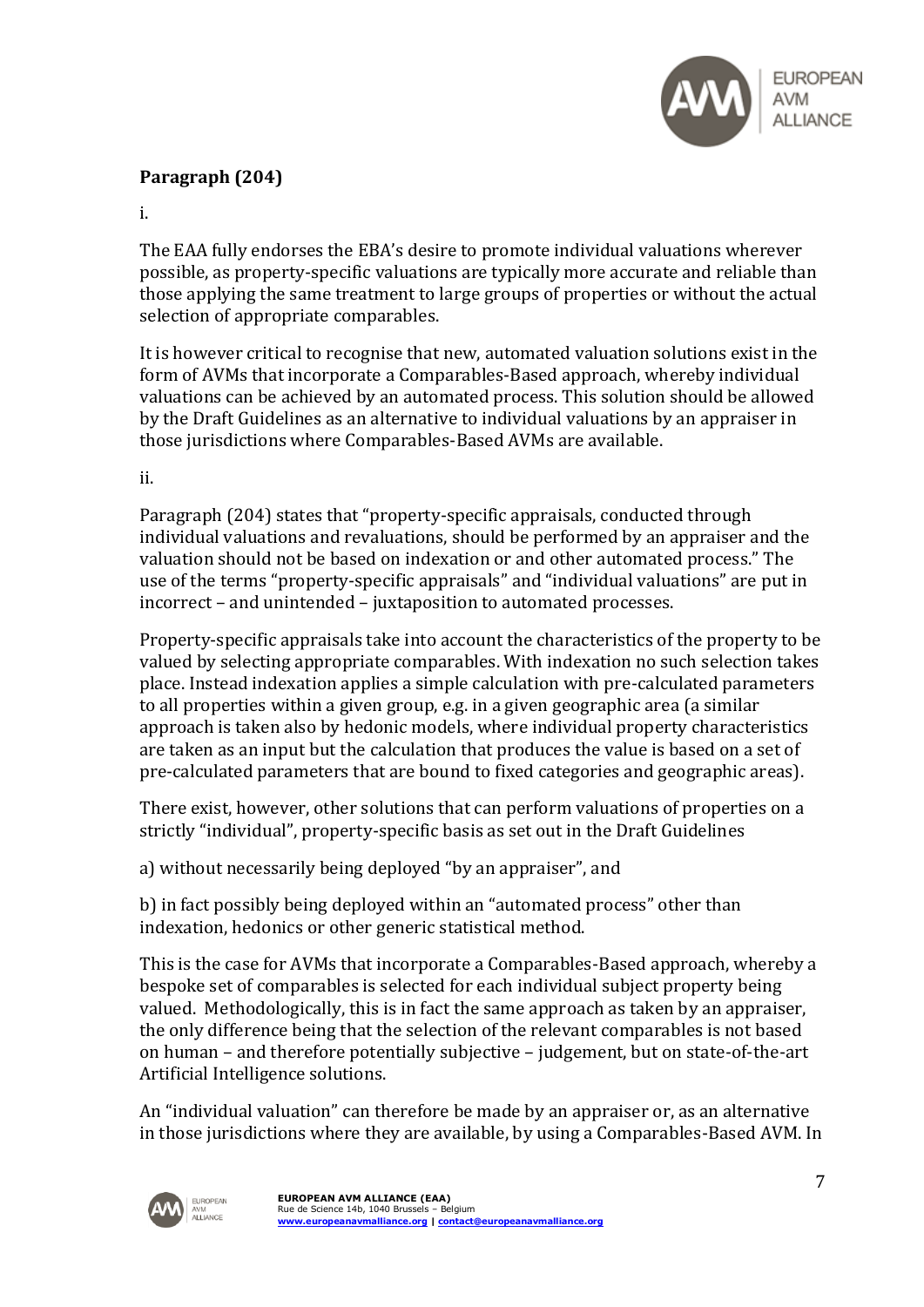

addition, appraisers themselves may make use of Comparables-Based AVMs in those jurisdictions.

## **Paragraph (205)**

Paragraph (205) defines "indexation or any other automated processes" as "indexed valuations". To define all "automated processes", in particular, Comparables-Based AVMs (see General Remarks above), as "indexed valuations" and to subsume them under this category is technically and methodologically misleading, especially in terms of quality of the valuation results, and also semantically wrong. Therefore, further clarification in the Draft Guidelines is needed.

#### **Differences between statistical methods deployed in automated processes**

The EAA is fully aware that there is still very little awareness among stakeholders (including regulators, legislators, lenders and investors) of the technical as well as the quality differences between the different statistical valuation methods that can be deployed within an automated process. To clarify these differences and to emphasise the unique characteristics in terms of quality, transparency, objectivity, accuracy and reliability of valuations obtained from Comparables-Based AVMs is therefore one of the central aims of the EAA.

#### **Potential problems with pure Indexed valuations**

The EAA fully agrees with the EBA's recommendation in the Draft Guidelines to exclude valuations for non-performing exposures of more than 300,000 EUR in gross value, which are purely derived from using an index. In fact, the EAA would recommend excluding pure indexed valuations also for NPEs of less than 300,000 EUR.

The reason is that there are indisputable and demonstrable disadvantages in a purely indexed valuation, which include:

- An index is merely an average house price development for a typically large regional area; as a result, discrete locations within this area can show vastly different house price developments compared to the average that the index suggests.
- An index requires a previous property value; as a result, any bias and inaccuracies included in this previous valuation, which in the worst case may even include fraudulent intent or excessive optimism that might have been present in the valuation at origination, will be forever carried forward in an indexed valuation
- An indexed valuation has no reliability indicator or Confidence Level and thus lacks a predictive measure expressing the estimated accuracy of each valuation. This is of particular importance when valuing unique or non-standard properties since these are much harder to value than standard properties and should potentially not be relied upon.